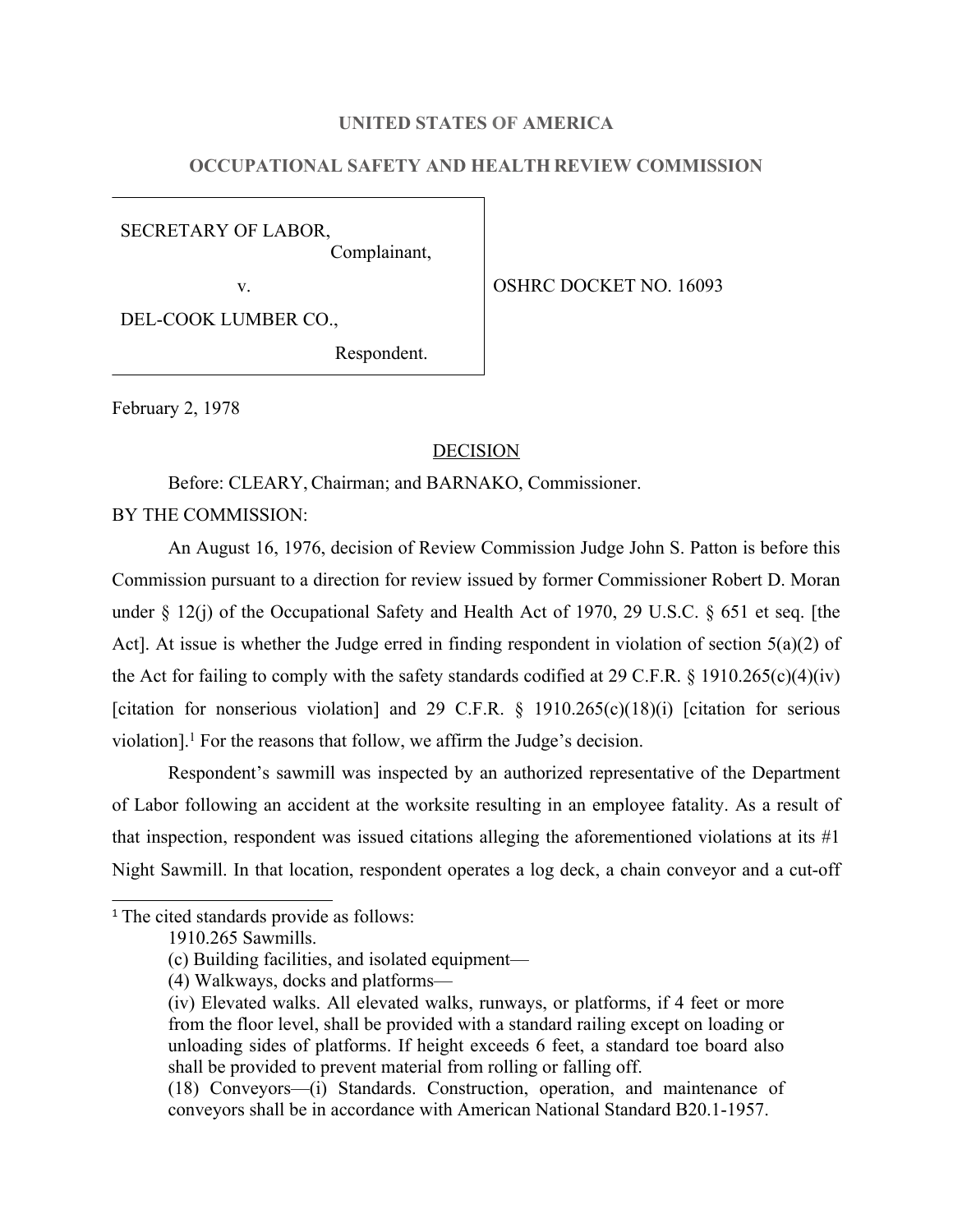saw. The saw is located on a platform that is adjacent to the log deck and the conveyor. The platform is 15′ x 15′ in size, and exceeds 4 feet in height. As is illustrated in the drawing attached as an appendix to this decision, the log deck is located to the left of the platform, and the conveyor runs parallel with the back side of the platform. Logs are placed on the log deck, travel to the conveyor, are dumped into the conveyor trough by a loader bar, and are pulled along to the cut-off saw. The logs are not uniform in length, and way overlap the platform from one to three feet. Occasionally, a much longer log will extend over the platform to such an extent that, unless cut by a hand saw, it would hit the saw housing.

A rampman works on the platform. It is his responsibility to keep the logs on the deck straight and spread out, and to cut off parts of logs that overhang the platform and could hit the saw housing. The sawman's station is located on the side of the conveyor opposite the platform. Both the rampman and the sawman gain access to their work stations by way of the stairs in front of the platform, directly adjacent to the ten foot long unguarded edge.

#### I

Respondent was found in noncompliance with  $\S$  1910.265(c)(4)(iv) for failing to install guardrails on the unguarded edge of the platform that is designated by X's on the attached drawing. Respondent's arguments on review are summarized as follows:

1. The cited standard is inapplicable because the platform was used for loading and unloading.

2. The installation of guardrails was impossible and would create a greater hazard.

3. The part of the platform that was used regularly was protected by suitable railings.

4. An OSHA inspector indicated during a prior inspection that guardrails were not necessary. The citation should therefore be dismissed, and/or the penalty vacated.

The evidence establishes that logs are carried to the conveyor by traversing the log deck, not the platform. Judge Patton properly rejected respondent's contention that the platform was used for loading and unloading.

Respondent's 'impossibility' argument is based on the premise that a rail extending all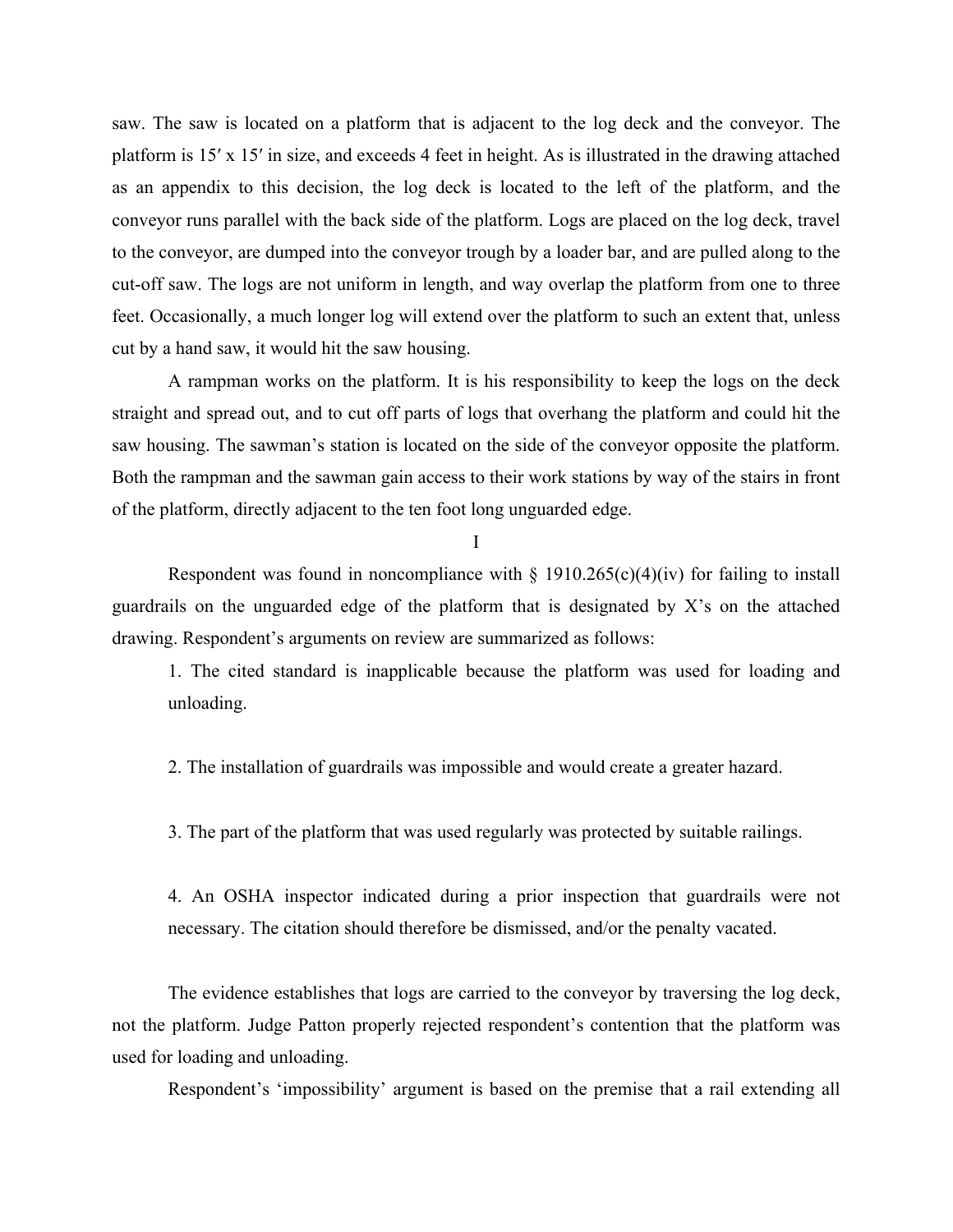the way to the log deck would be hit and shattered by logs that are longer than the deck and overlap the platform. It is further argued that the rampman working on the platform would be injured by the shattering rail, thereby making compliance more hazardous than noncompliance. Judge Patton rejected respondent's contentions, finding that, 'there are ways to prevent the logs from striking the railing.'<sup>2</sup> We agree with the Judge's conclusion for the reasons he assigned.

Respondent argues that suitable railings were provided on the part of the platform regularly used by employees. Employees were still exposed, however, to the unguarded portion of the platform during the normal course of their work. Such partial compliance cannot excuse respondent's failure to install required guardrails, but will be considered for the purpose of determining an appropriate penalty in this case.

Testimony of respondent's witnesses indicates that respondent's worksite had been inspected previously by an authorized representative of the Department of Labor. At that time the compliance officer had indicated that guardrails were not necessary at the cited location. The opinion of a compliance officer cannot bind the Secretary or the Commission to an erroneous interpretation of a standard. Holman Erection Co., Inc., 77 OSAHRC 196/A2, 5 BNA OSHC 2078, 1977-78 CCH OSHD para. 22,318 (No. 13529, 1977).

We therefore conclude that Judge Patton properly found respondent in violation of § 1910.265(c)(4)(iv). We do not agree, however, that the assessed penalty of \$185 is appropriate. Considering respondent's reliance on the recommendation of the compliance officer who conducted the earlier inspection, and its apparent good faith in erecting guardrails on other parts of the platform, we consider it appropriate to assess no penalty for this nonserious violation.

II

Respondent was found in serious violation of the Act for failing to comply with American National Standards Institute (ANSI) standard B20.1-1957, as adopted by § 1910.265(c)(18)(i). The ANSI provision provides the following:

Maintenance work should not be done while conveyor is in operation. If it is necessary to operate the conveyor while servicing it, special safety provisions shall be used.

<sup>&</sup>lt;sup>2</sup> It should be noted that respondent did not provide any railing on this side although logs would overlap the platform only one to three feet. Respondent has not stated any reason for failing to install a rail up to that point. In fact, respondent did install two feet of railing after the inspection, with no resultant difficulty.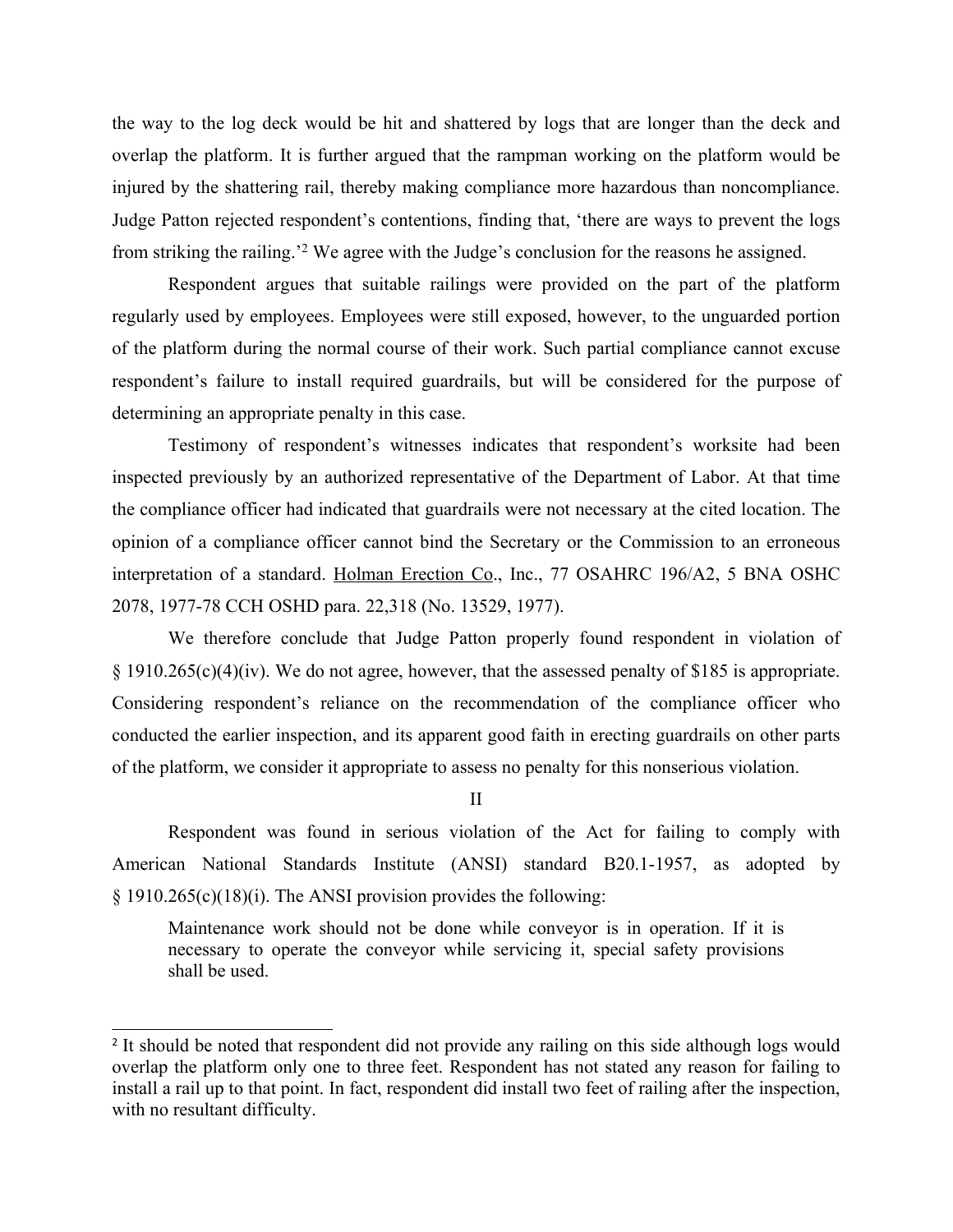Sawman Page and rampman **(redacted)** were repairing the conveyor when the fatal accident occurred. The conveyor chain had jumped off the sprocket, as frequently occurs when logs traveling on the conveyor are crooked. Following their usual procedure, the employees stopped the conveyor, procured a cant hook, and replaced the chain with the hook. The saw was not turned off. Because a log was lying over the sprocket, rampman **(redacted)** used a cant hook to pull one end of the log off the sprocket and held it while the chain was replaced. **(redacted)** was still holding the log when the conveyor was turned back on to allow the chain to jump onto the sprocket. **(redacted)** was fatally injured when he fell onto the conveyor and toward the operating saw.<sup>3</sup>

Respondent's arguments on review are summarized as follows:

1. Complainant failed to establish the existence of a recognized hazard, failed to specify the particular steps respondent should have taken to avoid citation, and failed to demonstrate the feasibility and likely utility of these measures.

2. The standard is inapplicable because replacing the chain is not maintenance.

3. The violation was unpreventable because (a) respondent lacked either actual or constructive knowledge of the violation and (b) the violation was caused by the willful misconduct of respondent's employees.

4. The Judge erred in failing to allow respondent to reopen its case to present testimony regarding its supervisor's knowledge of the violation.

Respondent's first argument is without merit. National Realty and Construction Co., Inc. v. OSHRC, 489 F.2d 1257 (D.C. Cir. 1973) is cited by respondent for the proposition that complainant has the burden in cases alleging general duty clause violations of proving the existence of a recognized hazard and the particular steps an employer should have taken to avoid the citation, as well as the feasibility and likely utility of these measures. Respondent, however, has not been charged with a violation of section 5(a)(1) of the Act, the general duty clause, but has been charged with a violation of a specific duty under section  $5(a)(2)$  of the Act.<sup>4</sup> The cited

<sup>3</sup> Page did not see **(redacted)** fall and there were no other witnesses to the accident. We do not know, therefore, whether **(redacted)** lost his balance or was pulled forward when the conveyor was turned on.

<sup>4</sup> The Act describes the duties of employers as follows:

Sec. 5(a) Each employer—

<sup>(1)</sup> shall furnish to each of his employees employment and a place of employment which are free from recognized hazards that are causing or are likely to cause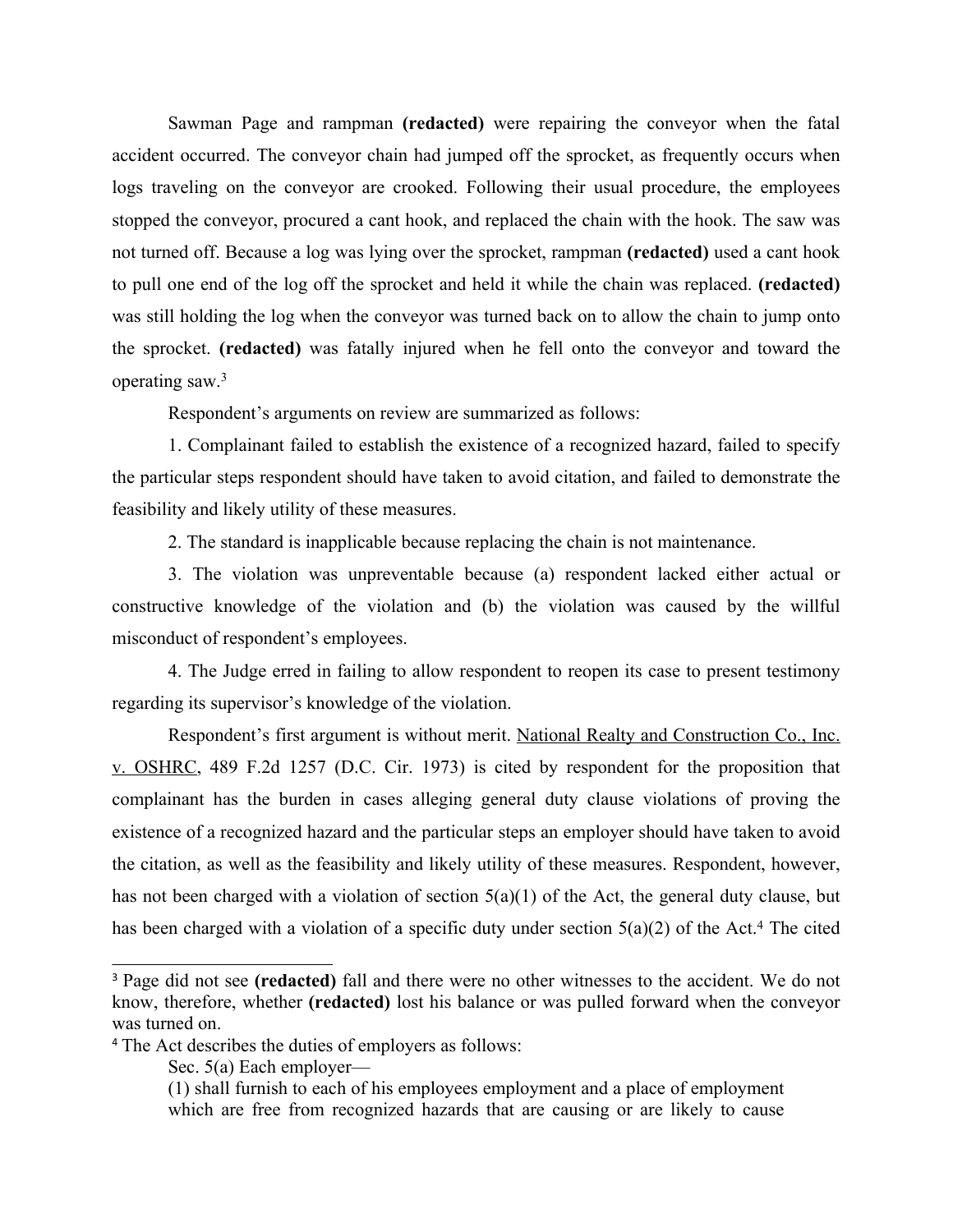standard presupposes the existence of a hazard when its terms are not met. See Vecco Concrete Construction, Inc., 77 OSAHRC 183/A2, 5 BNA OSHC 1960, 1977-78 CCH OSHD para. 22,247 (No. 15579, 1977).

Respondent's argument that replacement of the chain does not constitute maintenance on the conveyor is also without merit. The chain is an integral part of the conveyor, upon which its operation depends. Work performed on the chain and sprocket for the purpose of returning the conveyor to proper functioning order must, therefore, be considered maintenance work within the meaning of the cited standards. The evidence establishes that **(redacted)** was still holding the log off the sprocket with the cant hook at the time the conveyor was turned back on. Respondent has therefore violated the standard's requirement that maintenance work not be performed while the conveyor is in operation.

The third issue raised by respondent on review involves questions of its knowledge of the violation and the preventability of the accident that occurred. It is respondent's position that the fatal accident resulted from the employees' careless violation of company policy and was, therefore, not preventable. It is argued that, having instructed the deceased employee on company policy, respondent has satisfied its responsibility under the Act. According to respondent, finding liability under these circumstances would impose upon respondent a standard of strict liability that was not intended under the Act.

In order to defend against the prima facie showing of a violation on the basis of the unpreventable employee misconduct defense, an employer must prove that the employee conduct was a departure from a uniformly and effectively enforced safety rule. Leo J. Martone & Associates, Inc., 77 OSAHRC 46/C4, 5 BNA OSHC 1228, 1977-78 CCH OSHD para. 21,718 (No. 11175, 1977); B. G. Maintenance Management, Inc., 76 OSAHRC 60/A2, 4 BNA OSHC 1282, 1976-77 CCH OSHD para. 20,744 (No. 4713, 1976). To establish this defense, an employer must show that his employees received adequate training and instructions designed to prevent the violation. Enfield's Tree Service, Inc., 77 OSAHRC 32/B3, 5 BNA OSHC 1142, 1977-78 CCH OSHD para. 21,607 (No. 9118, 1977). In other words, specific safety instructions and work rules concerning particular hazards that may be encountered on the job are the essential foundations of an adequate safety program. Kansas Power & Light Co., 77 OSAHRC 39/A2, 5 BNA OSHC 1202, 1977-78 CCH OSHD para. 21,696 (No. 11015, 1977).

Judge Patton found that respondent had a policy requiring employees to 'turn off the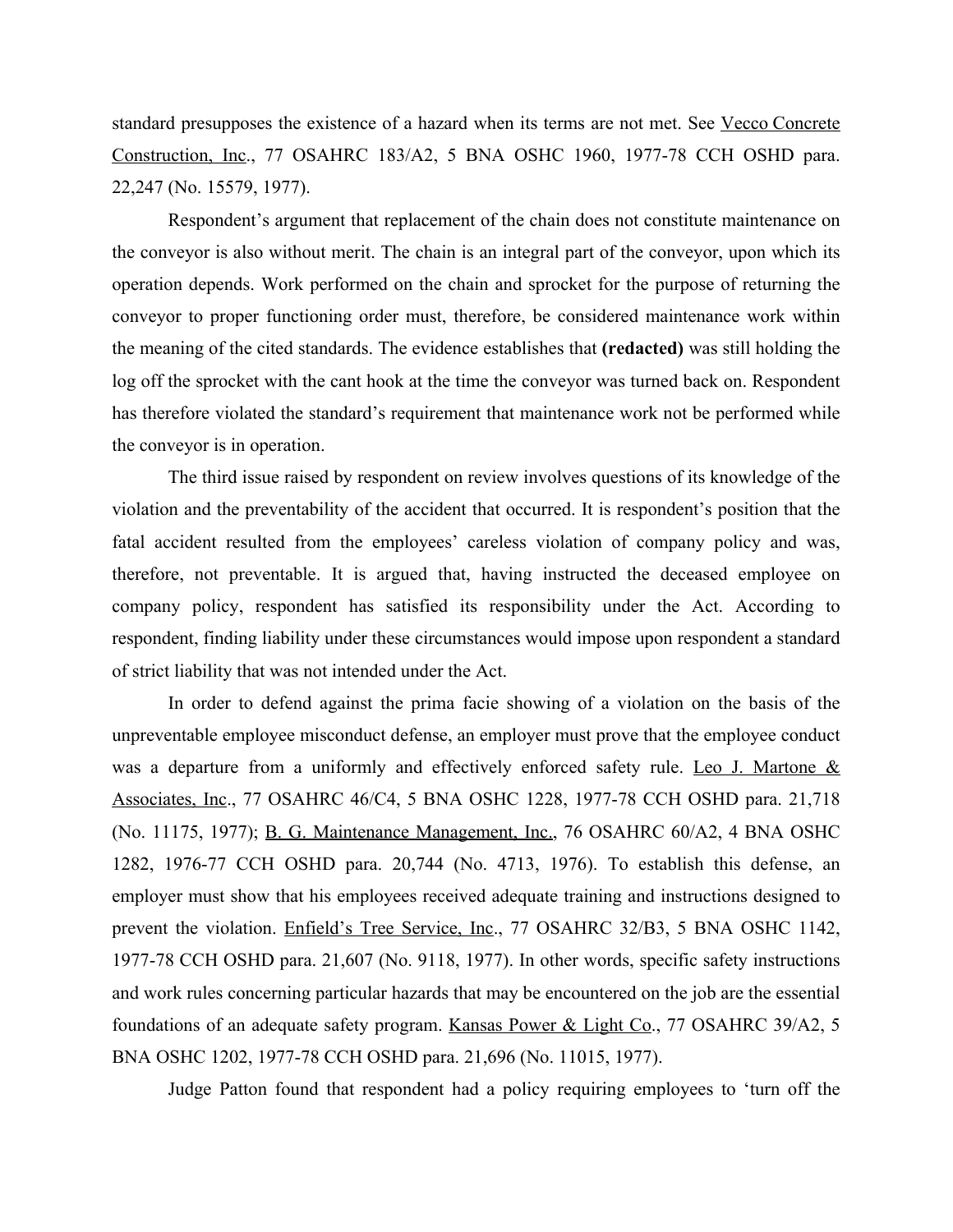power' and call for assistance to make the type of repairs that the sawman and the repairman were attempting at the time of the accident. He determined, however, that respondent had failed to sustain its defense because of evidence establishing frequent violations of company rules, including 'violations observed by company supervisors.' We agree that respondent has not sustained its defense for the reasons assigned by the Judge.

Respondent also maintains that the Judge erred by refusing to allow that respondent reopen its case to recall the night foreman. Respondent's counsel made an offer of proof, indicating that the witness would have testified that he had no knowledge that the employees were replacing the chain without turning off the saw. Respondent is, however, chargeable with constructive knowledge of the violation through its failure to adequately enforce its rule that the power be turned off during maintenance. Whether it also had actual knowledge of the specific incident involved in this case is therefore irrelevant. There was no error.

Having considered the penalty assessment criteria set forth at section 17(j) of the Act, 29 U.S.C. § 666(i), particularly the gravity of the violation, we find the assessment of a \$900 penalty in this case to be appropriate. The violation of  $\S$  1910.265(c)(18)(i) and the \$900 penalty are, therefore, affirmed.

It is ORDERED that the decision of the Administrative Law Judge, as modified by this decision, is affirmed.

### FOR THE COMMISSION:

Ray H. Darling, Jr. Executive Secretary BY: Gloria W. White Acting Executive Secretary DATED: FEB 2, 1978

### APPENDIX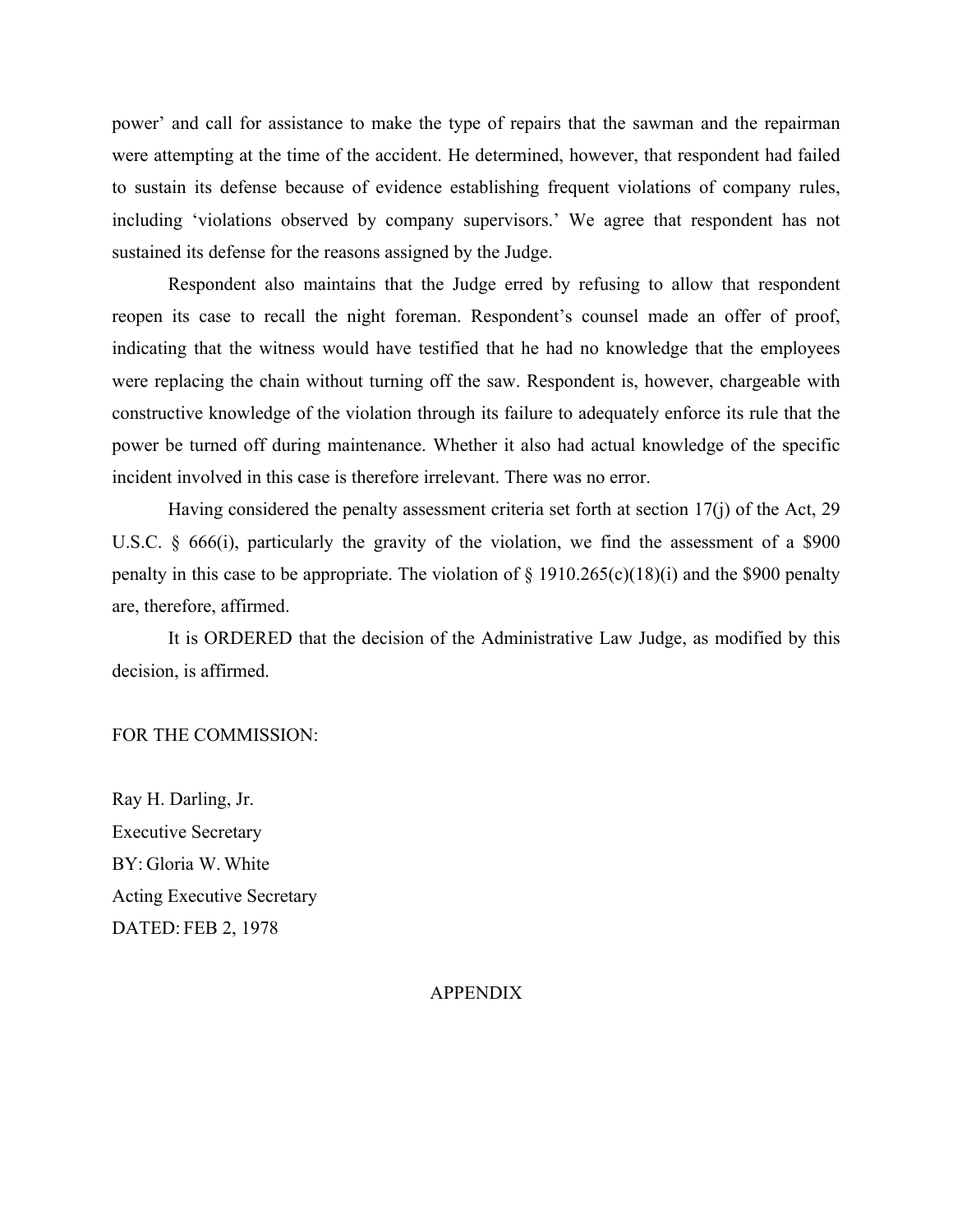

This drawing is a reproduction of Complainant's exhibit C-15 which was introduced into evidence at the hearing in this matter. Exhibit C-15 is a free-hand sketch of the inspected worksite and is not drawn to scale. The double lines represent guardrails in place at the time of the inspection. The X's represent the unguarded side of the platform involved in the § 1910.265(c)(4)(iv) charge.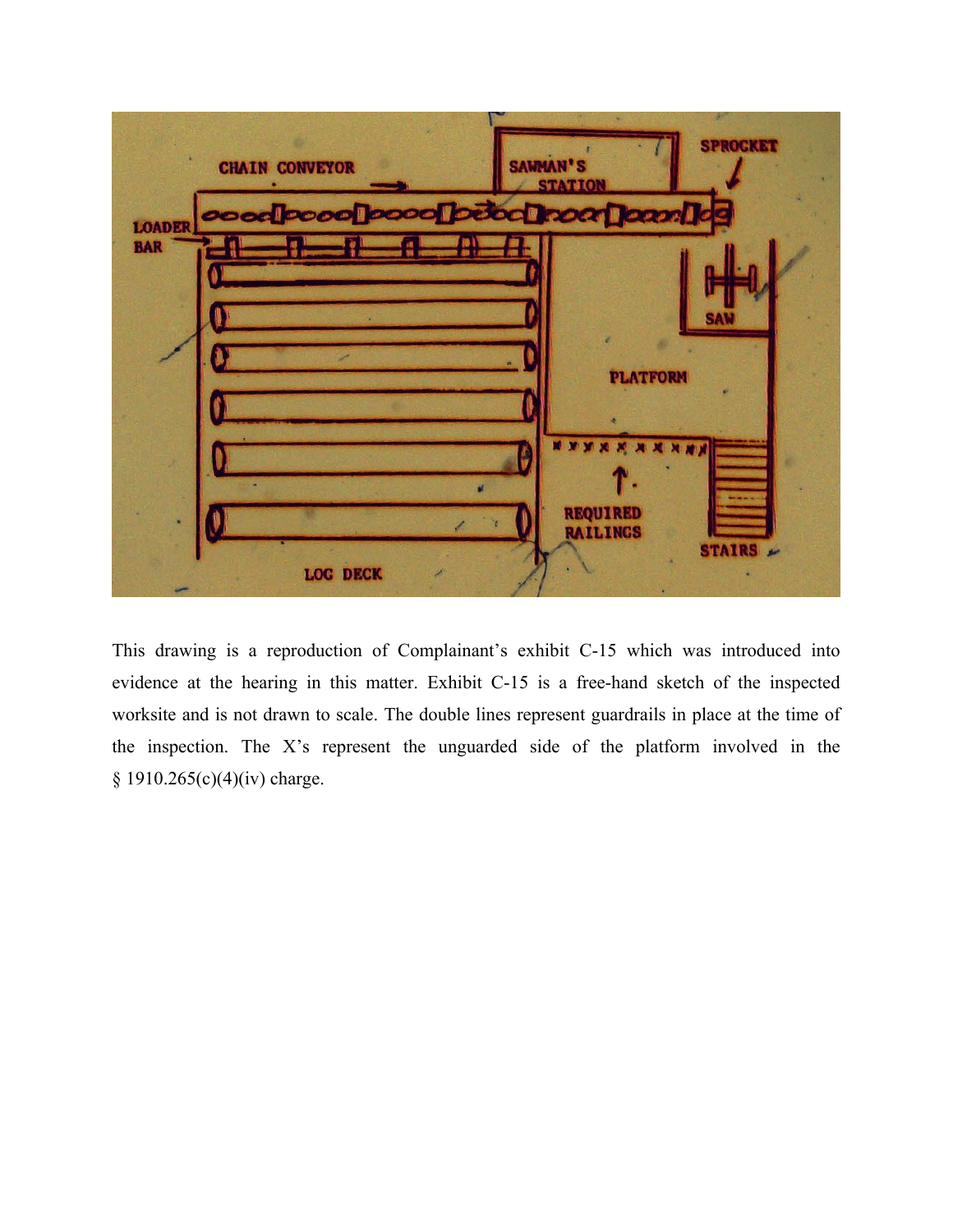### **UNITED STATES OF AMERICA**

# **OCCUPATIONAL SAFETY AND HEALTH REVIEW COMMISSION**

SECRETARY OF LABOR,

Complainant,

v. SOUTH OSHRC DOCKET NO. 16093

DEL-COOK LUMBER CO.,

Respondent.

August 16, 1976

### DECISION AND ORDER

#### APPEARANCES

Carl B. Carruth, Esquire, Office of the Solicitor, U. S. Department of Labor, Atlanta, Georgia, on behalf of complainant

J. Reese Franklin, Esquire, Knight, Perry and Franklin, Nashville, Georgia, on behalf of respondent

## STATEMENT OF THE CASE

Patton, Judge:

This is a proceeding pursuant to section 10 of the Occupational Safety and Health Act of 1970 (29 U.S.C. § 651, et seq., 84 Stat. 1590, hereinafter referred to as the Act) contesting a citation issued by the complainant against the respondent under the authority vested in complainant by section 9 of the Act.

The citation alleges that as a result of the inspection of a workplace under the ownership, operation, and control of the respondent, located at Cherry and Ninth Street, Adel, Georgia, respondent has violated section  $5(a)(2)$  of the Act by failing to comply with Occupational Safety and Health Standards 29 C.F.R. 1910.265(c)(4)(iv) and 29 C.F.R. 1910.265(c)(18)(i). Hearing was held in Valdosta, Georgia, on March 15, 1976. Complainant and respondent appeared and presented evidence. Both parties have filed written briefs. There was no motion to intervene.

### LAW AND ISSUES OF THE CASE

It was alleged that the respondent violated standard 29 C.F.R.  $1910.265(c)(4)(iv)$ , in that respondent failed to provide standard railing for wood platforms which were four feet or more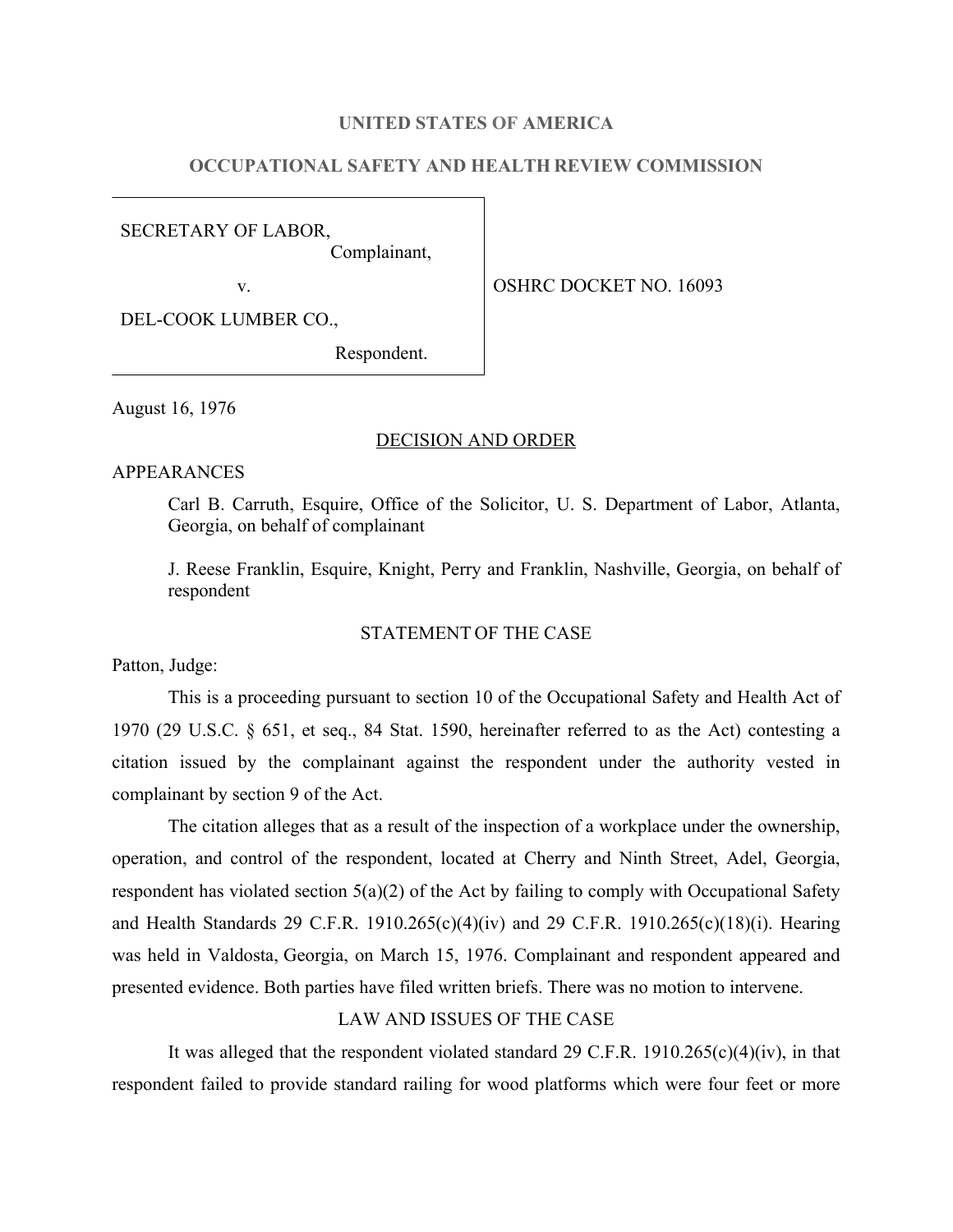above the ground level at the #1 Night Saw Mill near the cutoff saw opposite the cutoff saw operator's station.

Standard 29 C.F.R. 1910.265 $(c)(4)(iv)$  is as follows:

'All elevated walks, runways, or platforms, if 4 feet or more from the floor level, shall be provided with a standard railing except on loading or unloading sides of platforms. If height exceeds 6 feet, a standard toeboard also shall be provided to prevent material from rolling or falling off.'

It is undisputed that the height was between four and five feet. The respondent does not deny that side rails were not provided. The respondent defends on the grounds, however, that the platform was a loading or unloading platform, and that because of the probability of logs striking the rails, it would be impossible to perform said operation and comply with the standard.

It was further alleged that the respondent violated American National Standard B20.1–1957, Section 10(e), as adopted by standard 29 C.F.R. 1910.265(c)(18)(i), in that respondent performed maintenance work on a conveyor near the cutoff saw at the #1 Night Saw Mill while the conveyor was in operation.

Respondent defends on the ground that it was company policy to require a cutoff on the saws; and if an employee attempted to make repairs on said equipment while the saw was in operation, it would be a violation of instructions; and according to respondent, it should not be held responsible.

## EVIDENCE AND EVALUATIONOF THE CASE

As above-stated, the complainant alleges that the respondent was in violation of standard 29 C.F.R. 1910.265(c)(4)(iv), in that it permitted its employees to work at a height in excess of four feet on a platform which did not have safety rails. The fact that rails were not in existence was not disputed.

Mr. Mathew Henry, compliance officer for the complainant, testified that an inspection of the premises revealed that the platform in question is approximately 15 feet long with 8 metal risers for its stairs approaching the platform. The platform was over his shoulder in height at the point nearest the steps going to the platform, and there was no guardrail. He also observed floor holes in the platform. He is 511<sup>t</sup> tall, and his shoulder is at a 51 "' height, so the platform was a little over 5 feet high (Tr. 10, 11, 13). No sides were lower than four feet (Tr. 13, 14). Logs are brought beside the platform by means of a conveyor, which operates by means of a chain (Tr. 19,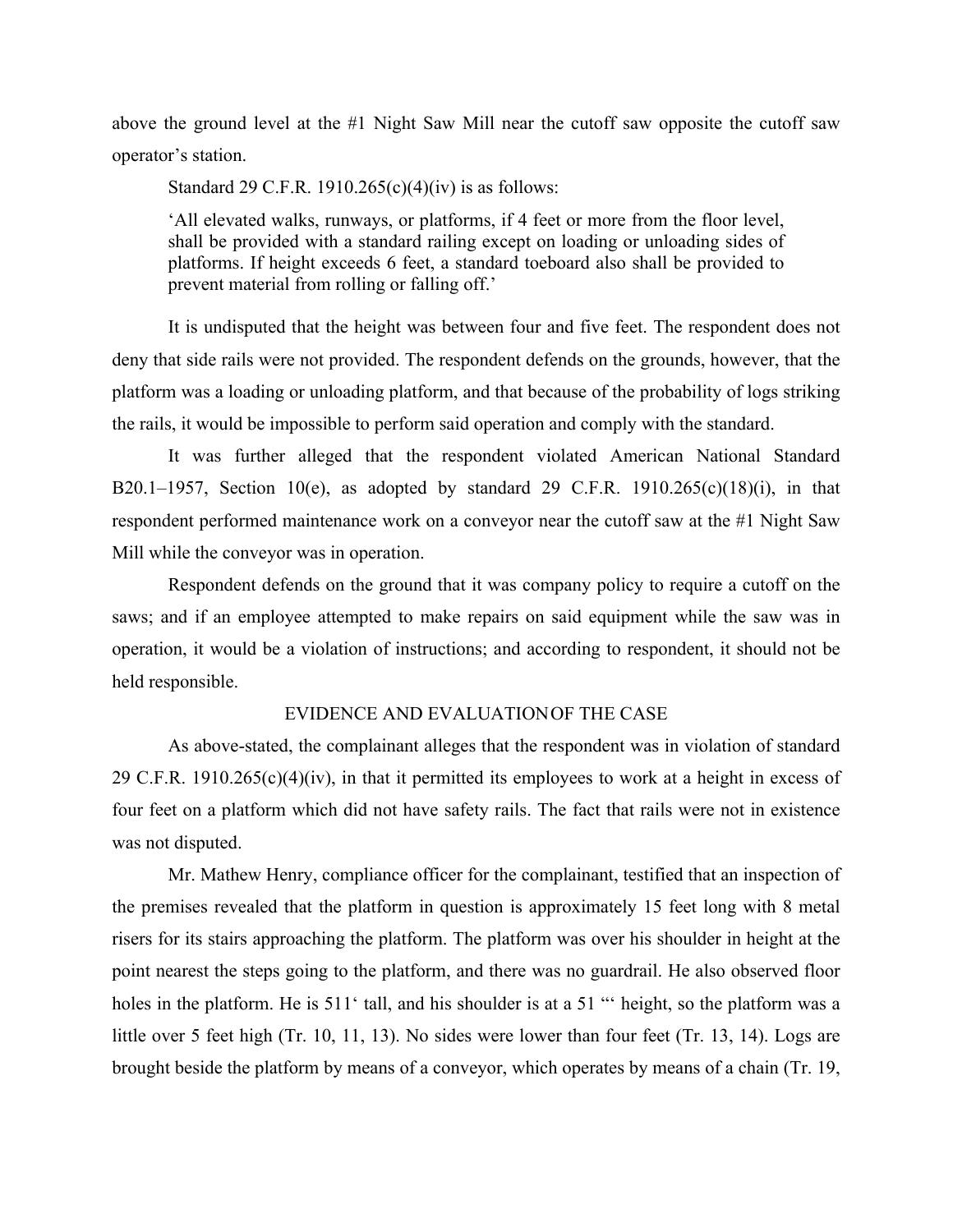20). As the logs are pulled up by the log deck, they are transferred to another chain. The conveyor feeding into a cutoff saw is approximately 60 feet long (Tr. 35). The edge of the wood platform runs parallel to the edge of the log ramp. An employee works on the platform where he keeps logs straightened out, and when the logs come over on the platform, he chops them off (Tr. 53). He also operates a button which moves the conveyor and moves the logs on down the ramp (Tr. 53). The button that operates a portion of the log ramp is at the saw man's station, which is on the opposite side of the conveyor from the log deck. There is a button at the west of the log deck where the ramp man pulls the logs up (Tr. 56). The ramp man's normal duties are to keep the logs spread out and to keep them there for the cutoff man (Tr. 88).

Mr. Sherman Page who runs the cutoff saw testified that the logs are always brought up the log deck and never over the platform (Tr. 89). In reaching the saw station, he goes up the steps and around to the end of the logs on the log deck, then gets down and goes in the door (Tr. 89). The saw station is to the right of this post where they go up the stairs (Tr. 89).

The floor of the platform had some give to it upon pressure exerted by Mr. Henry; and according to Mr. Henry, this created a tripping hazard. He stated that the saw chain was on the perimeter within five feet of the end of the platform and could also cause a tripping hazard (Tr. 11). Had an employee fallen off the platform, he would probably have landed on log ends that had been cut by the chain saw (Tr. 12). He would also fall on other scraps (Tr. 12). The unguarded portion of the platform was approximately ten feet long.

The lengths of the logs varied, and the logs would, on occasion, stick out over the conveyor belt and platform (Tr. 99, 114). If logs could not be pulled back, they would be cut in about 10 or 12-foot lengths (Tr. 100). It was testified that if a railing was there and a long log hit it, the log would shatter the railing (Tr. 101). If the deck operator walked by and the log hit the railing, it would cause the railing to break and perhaps hit the employee (Tr. 102). It was testified that there could be a real danger to the employee from the railing flying apart (Tr. 14). There is a control button which moves the conveyor and moves the logs on down the ramp (Tr. 53). A power saw is used to cut the log off when it is too long (Tr. 86). It is not necessary to have a man hold the log back to do this (Tr. 86). There is a pole along the side; and if the log sticks out over the platform, it could not go any further than the pole sticking up. When a log hits the pole, it will hang. They are supposed to cut it off before it hits the pole (Tr. 117). If there was a railing, it would be struck first (Tr. 118). If the logs are too long they would hit the railing, unless they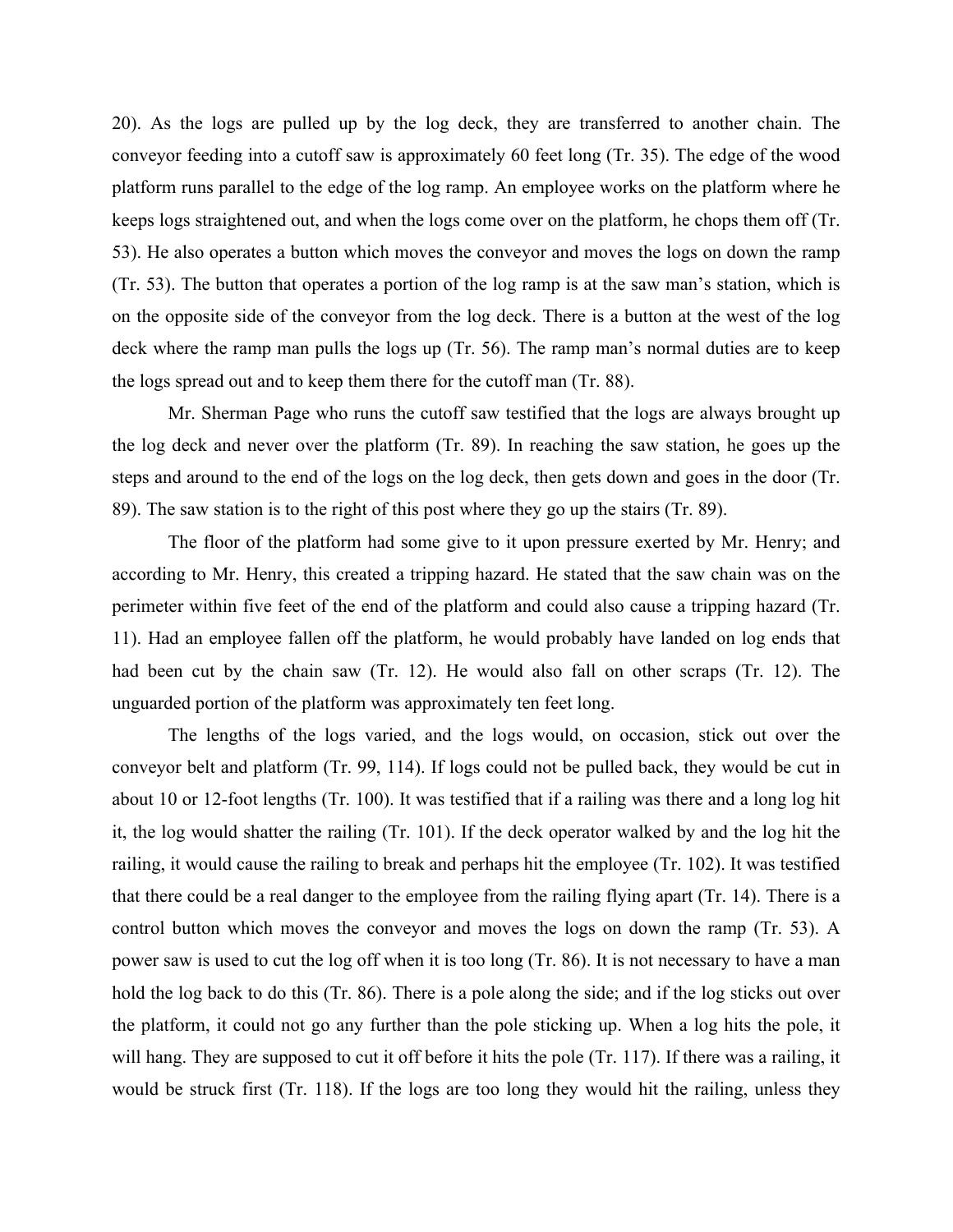were cut before they got to the railing, or unless they were pushed back with the forklift, or the chain was stopped (Tr. 114).

Mr. Al Luongo, the manager, testified that any of said procedures would be time consuming. He stated it would be a definite loss to cut the logs because even if two or three feet were taken off the length of the logs, that would represent a two or three feet loss of lumber. He testified that he considered the platform a loading and unloading platform. The platform was more than four feet high; and admittedly, guardrails were not erected. The question for determination is whether it is practical for guardrails to be erected or whether it would be more dangerous, due to the possibility of the railing being shattered, if respondent complied with the standard. It is the contention of the respondent that the long logs which come through and might hit the railing would jam the conveyor several times a day. There are several alternatives to which the respondent could resort in order to prevent the logs from striking the railing. If the long logs which might hit the railing were a constant occurrence, it would be impractical to cut off the equipment so as to prevent the logs from hitting the saw. The indication by the respondent, however, is that it is an occurrence that would happen several times a day. It does not appear that it would constitute any substantial loss of production or that it would be impractical to cut off the power several times a day in order to avoid the logs hitting the rail. It will further be noted that it is possible to readjust the logs so as to put them in position so that they would not hit the rail. It is also possible to cut the logs. The testimony, as above set forth, is to the effect that the operation is slow enough that it is not necessary to hold the logs back. It is further testified that the logs are always supposed to be cut before they hit the pole. The suggestion by respondent that cutting the logs would cause a loss of lumber does not appear to be a sound reason for not having the logs cut. If the logs must be cut in any event before getting as far as the pole, the only question is whether the long logs should be cut sooner. Apparently it is possible and feasible to cut the logs before they hit the railing. In any event, if the logs are too long, they must be cut before striking the pole. It is admitted by respondent that the problem would not be complicated by having a railing that extends as far as the pole, a distance of approximately four feet. The respondent did not have a rail covering the distance that respondent admits would be feasible. It appears that while it would cause some additional complications to the respondent to erect a railing, there are ways to prevent the logs from striking the railing; and in view of the necessity of providing for the safety of the employees, the incidental additional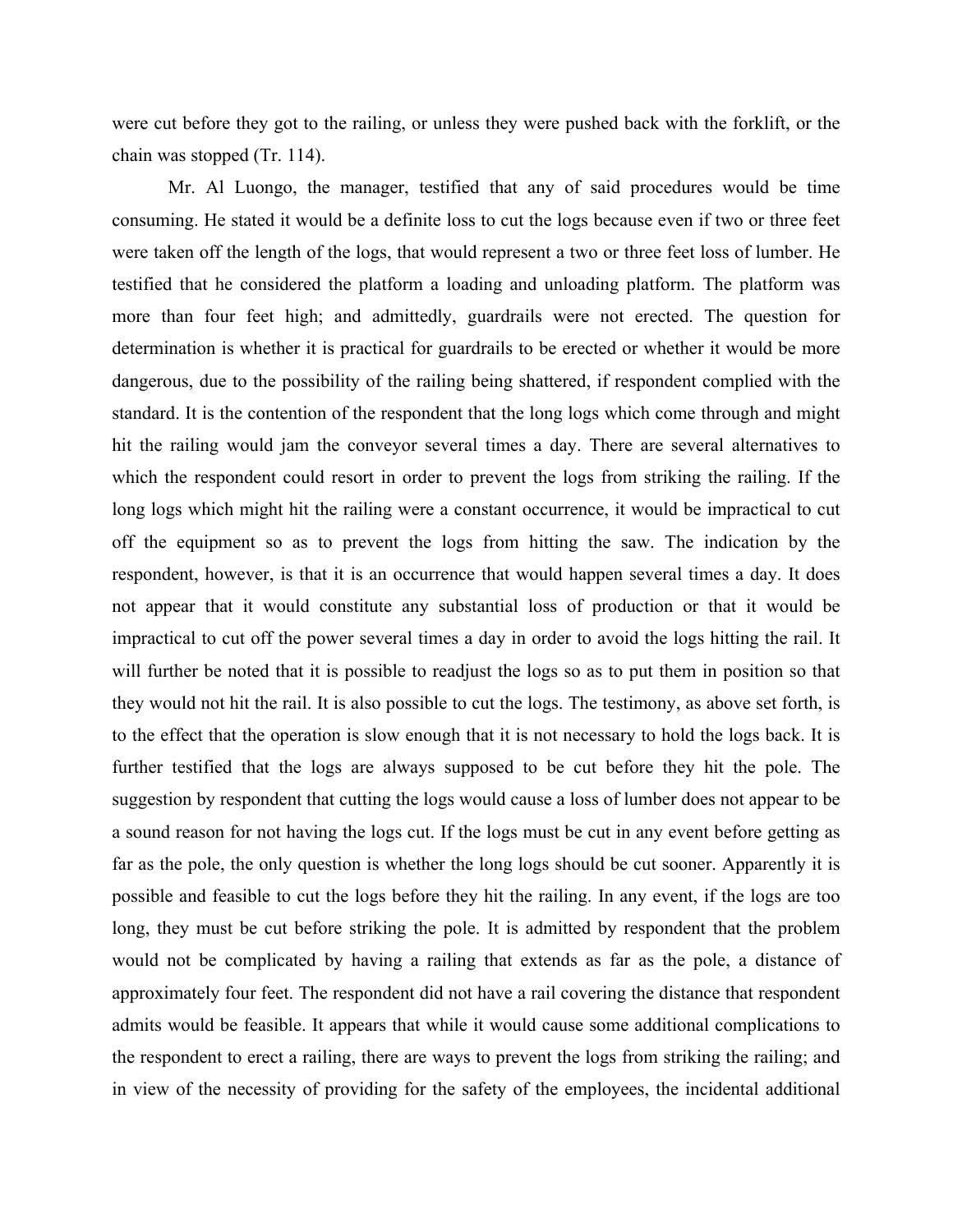time and effort consumed would be justified. The respondent did not establish that it is impossible, or impractical, or more dangerous to the employees to have the railing erected.

Respondent maintains that the platform was a loading and unloading platform. Mr. Page testified that the logs reached the saw by means of the conveyor and not by means of the platform. It would appear that the weight of the evidence is to the effect that the only method almost always used of conveying the logs to the saw was by conveying them on the conveyor and not by means of the platform. The contention of the respondent that the platform was a loading and unloading platform, therefore, has not been sustained, and the complainant had established by a preponderance of the evidence to the contrary.

A penalty in the amount of \$185 is proposed for this violation. In view of the history of numerous previous violations by the respondent, a penalty in the amount of \$185 appears appropriate.

It was also alleged that respondent violated standard 29 C.F.R. 1910.265(c)(18)(i), in that respondent performed maintenance work on a conveyor near the cutoff saw at the #1 Night Saw Mill while the mill was in operation.

An employee of the respondent, Mr. **(redacted)**, was killed while working in the abovedescribed operation. While working with the conveyor which carries the logs to the #1 Night Saw Mill, the chain had come off the sprocket near the cutoff saw. Mr. **(redacted)** and another employee, Mr. Page, were attempting to get the conveyor back into operation by putting the chain back on the sprocket. They did not cut off the power of the saw, but let the saw run. As a result, Mr. **(redacted)** was pulled into the saw, losing his life (Tr. 16, 17).

There was considerable testimony by the respondent that its policy and instructions were to the effect that before any work was done under such circumstances, the power of the saw was to be cut off (Tr. 92, 93, 94, 95, 98, 99). Employees have been frequently instructed to cut off the power (Tr. 103, 106, 108, 109, 121). Employees are instructed never to try to fix anything (Tr. 124). They are instructed to cut off all equipment and call for a supervisor or millwright to see that repairs are made (Tr. 99). When using the hook to control the logs, the employees are instructed to brace back away from the log, get at the end of the hook, and hold it on the right side, from which position if anything happens unexpected, they can always turn it loose (Tr. 109). The man who suffered the fatal accident, Mr. **(redacted)**, was fully instructed by his supervisor in regard to cutting off power and how to handle the hook. At the time of the accident,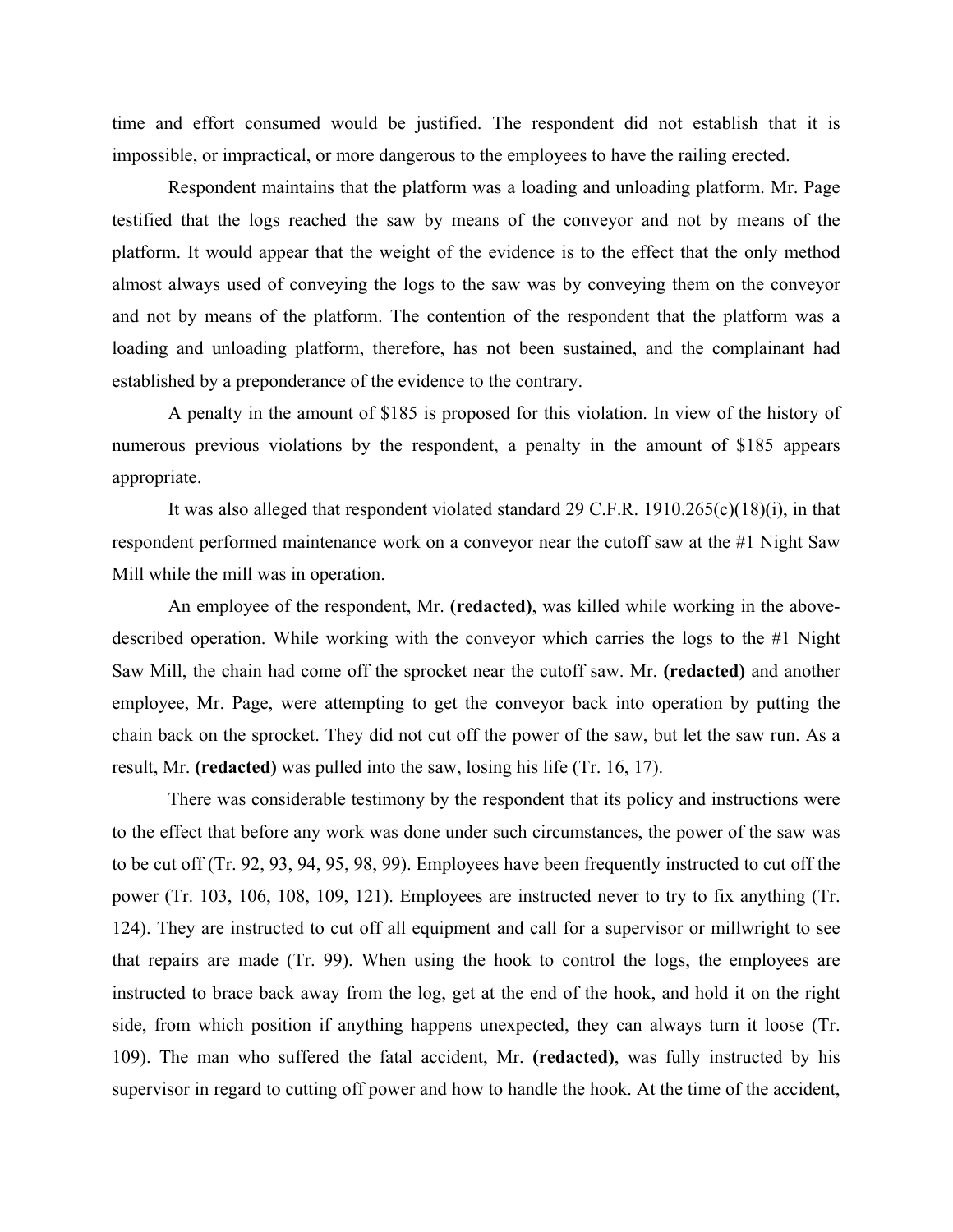however, Mr. **(redacted)** had it in his left hand, which, as testified, was not proper procedure (Tr. 109, 110). A new employee is thoroughly instructed as to these safety measures (Tr. 121). He is instructed to let the mill foreman know if something goes wrong. It is one of the millwright's obligations to make the repairs (Tr. 122). Employees are instructed that if they cannot find someone to report to, they are to blow a whistle, which is a notification to the proper persons (Tr. 122, 123). They are instructed never to try to fix anything (Tr. 124). They should shut everything off and blow the whistle (Tr. 124, 125). Employees were instructed to never get in front of a cant-hook. They are to let themselves he between it and the deck saw (Tr. 125).

Shiftmill foreman Clyde Morgan stated, however, that he had seen Mr. **(redacted)** on many occasions do the same thing which eventually resulted in his death (Tr. 126). Mr. Page stated that the usual procedure that he and Mr. **(redacted)** performed was to go ahead and adjust the situation without cutting the power off. He stated that approximately twice each night, it would slip off the sprocket (Tr. 76, 77, 78). He stated that at times, the foreman would be present when they would do it in that manner (Tr. 78). They were never, according to Mr. Page, instructed not to do it that way (Tr. 78).

It appears without contradiction that respondent did have a policy whereby its employees were to cut off the power prior to performing the work, such as was performed by the deceased. They were further instructed that they were not to perform the work at all, but were to call for proper persons to do it after having themselves cut off the power.

It is not enough, however, that a rule be passed or that instructions be given. A respondent has an obligation to see to it that the instructions are carried out. An isolated instance of violation of instructions which the respondent could not have known about, or prevented, would constitute a good defense to this action. The accident, however, did not result from an isolated instance. The testimony of Mr. Page, who worked with Mr. **(redacted)**, was to the effect that the normal procedure was not to cut off the power, although Mr. Page acknowledged that his instructions were to do so. Shift foreman Morgan stated that Mr. **(redacted)** had violated instructions on numerous occasions. In view of the fact that prior to the accident the violations of said policies seemed to have been the rule rather than the exception for Messrs. **(redacted)** and Page, it cannot possibly be treated as an is located situation. It will further be noted that Mr. Page testified that, not infrequently, his foreman had observed him violating that particular rule and nothing was done about it. The foreman is the agent of the respondent who has the responsibility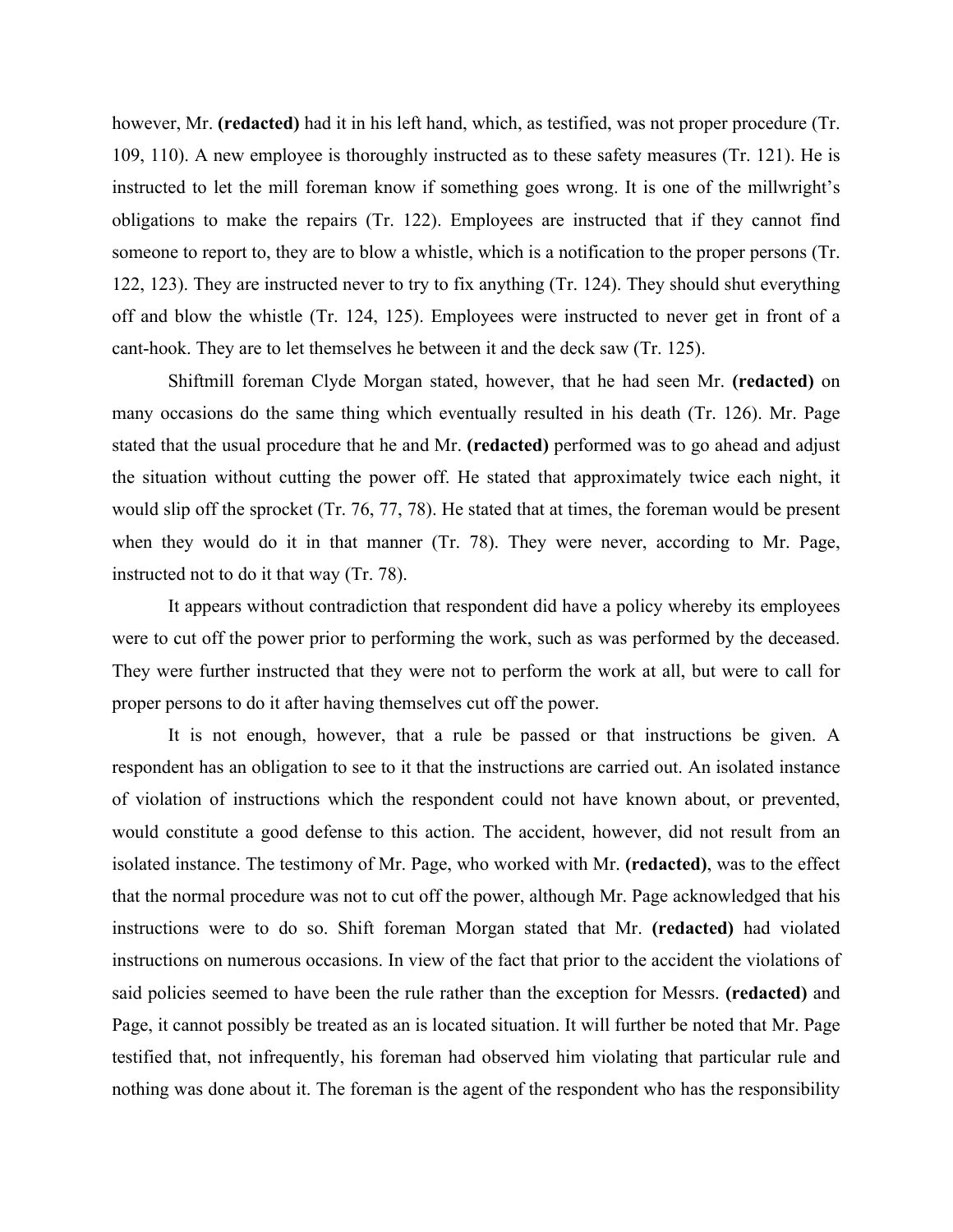given him by the respondent to see to the method of operation. In view of the frequent violations of the company's rules, including violations observed by company supervisors, and the tragic result that flowed from these violations, the allegations of the complaint have been sustained. A penalty in the amount of \$900 is proposed for this violation. Notwithstanding the fact that the respondent did properly instruct its employees, the apparent frequency of violation, and the extreme danger to an employee of working with a saw the size of the saw in this instance, makes the proposed penalty proper.

#### FINDINGS OF FACT

1. Respondent is a corporation engaged in the operation of a saw mill. Respondent, at all times relevant to this cause, has been an employer engaged in a business effecting interstate commerce within the meaning of the Act.

2. Respondent maintained a platform adjoining a conveyor belt and saw from which its employees worked in operation of same. The platform was in excess of four feet in height. There were no guardrails on said platform.

3. Logs came down the conveyor belt to the saw and some of said logs were of such length that, unless some action was taken by employees to prevent it, said logs would have struck a rail, had it been erected on the platform.

4. Each day there were several logs of sufficient length to have struck the rails if such action had not been taken.

5. The respondent could have shut off the power and readjusted the logs or, it could have changed the position of the logs, or cut off the ends of the logs, reducing them to proper size to pass the guardrail.

6. The speed at which the conveyor belt carried the logs was slow enough to permit such action to be taken.

7. There was a pole the size of a telephone pole by which the long logs could not pass in any event, and the erection of guardrails for a distance of approximately four feet would not have created any additional problems.

8. The respondent had a policy and rule that its employees were to cut off power before any repair work was done on the conveyor, chain, sprockets or saw. These rules were communicated to the respondent's employees.

9. Two employees of the respondent violated said rules and, as a result, one of said